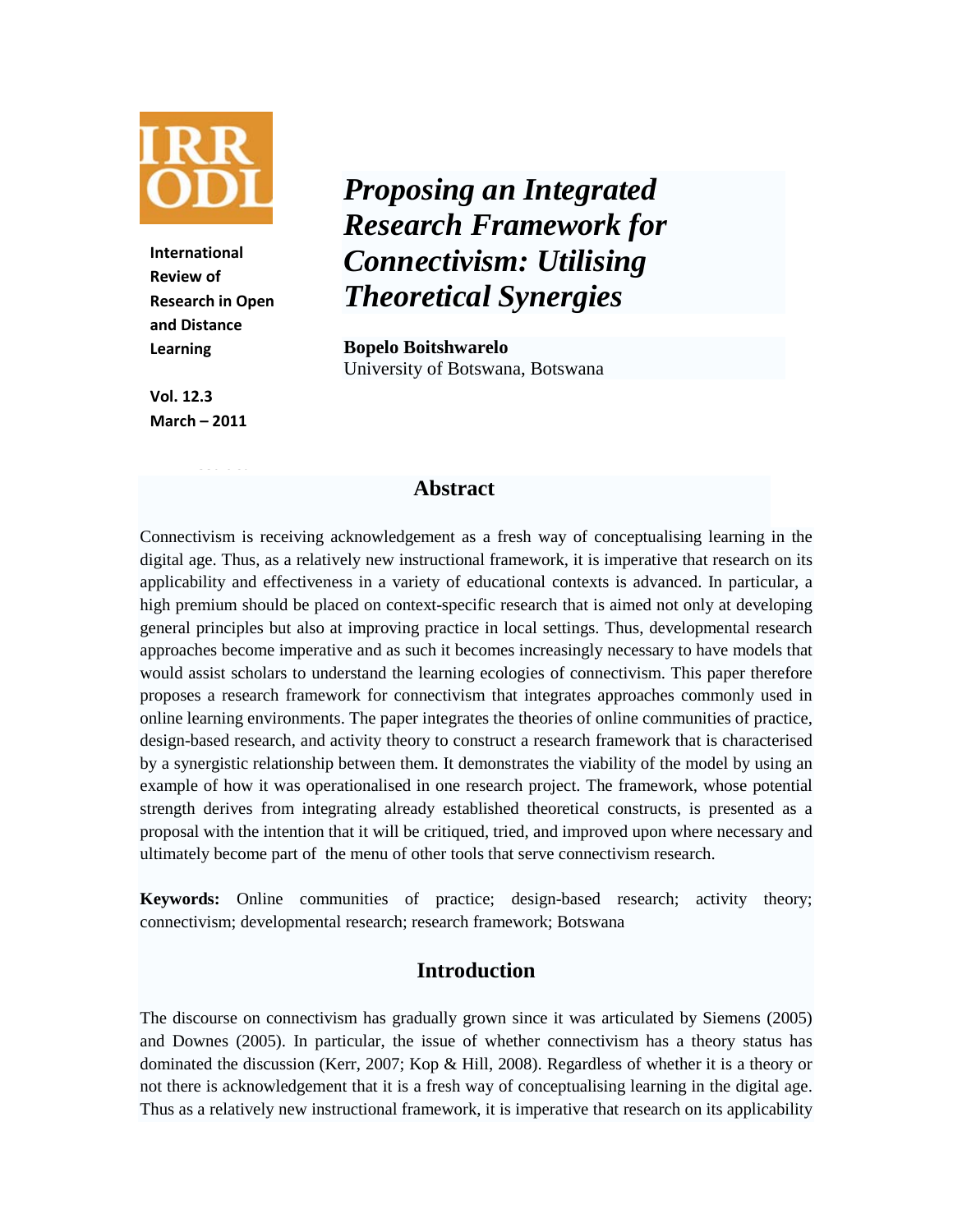and effectiveness in a variety of educational contexts is advanced. While global principles of connectivism are desirable and need to be continually developed and refined, a high premium should also be placed on context-specific research that is aimed not only at developing general principles but also at improving practice in local settings. Thus, developmental research approaches become imperative and as such it becomes increasingly necessary to have models that assist scholars to understand the learning ecologies of connectivism.

This paper therefore proposes a research framework for connectivism that integrates approaches commonly used in online learning environments. It presents an approach that it is hoped will advance the research agenda of connectivism. To this end, the paper will outline the features of connectivism and articulate how it can be realised through online means particularly through the use of communities of practice. It will then discuss design-based research as an approach that can be used to investigate connectivism in specific settings. An argument will be made for activity theory as an appropriate analysis tool for design-based research. Then the paper will integrate these theories to construct a research framework that is characterised by a synergistic relationship between them. It will demonstrate the viability of the model by using an example of how it was operationalised in one research project.

## **Features of Connectivism**

Before venturing into the articulation of the proposed epistemological framework, it is important for purposes of this discussion to characterise connectivism in terms of its key pedagogical features. These key features, as gleaned from the literature (e.g., Siemens, 2005; Downes, 2005; Kop & Hill, 2008), are as follows.

- 1. The central idea in connectivism is that of learners connecting to a learning community and benefiting from it while also feeding it with information. The learning community is a group of people learning together through continuous dialogue because of their similar interests.
- 2. The community is viewed as a node which is part of a wider network of nodes. The networks, which are diverse but connected, support autonomous, diverse, and creative knowledge development.
- 3. Knowledge is viewed as not only residing in the mind of an individual nor in one location but as being distributed across an information network or multiple individuals. Thus learning and knowledge creation are dependent on a diversity of views and opinions and on access to different information streams or hubs.
- 4. Information is constantly changing and there is a need to continuously evaluate the validity and accuracy of knowledge in light of the new information.
- 5. There is an inter-disciplinary connection in the knowledge creation processes particularly in the Internet environment with its dispersed nature of information.

It is important to underline that while connectivism is not limited to the online environment, the versatility of this medium enhances the realisation of the features outlined above. Thus the online environment is a critical vehicle in the growth and facilitation of connectivism.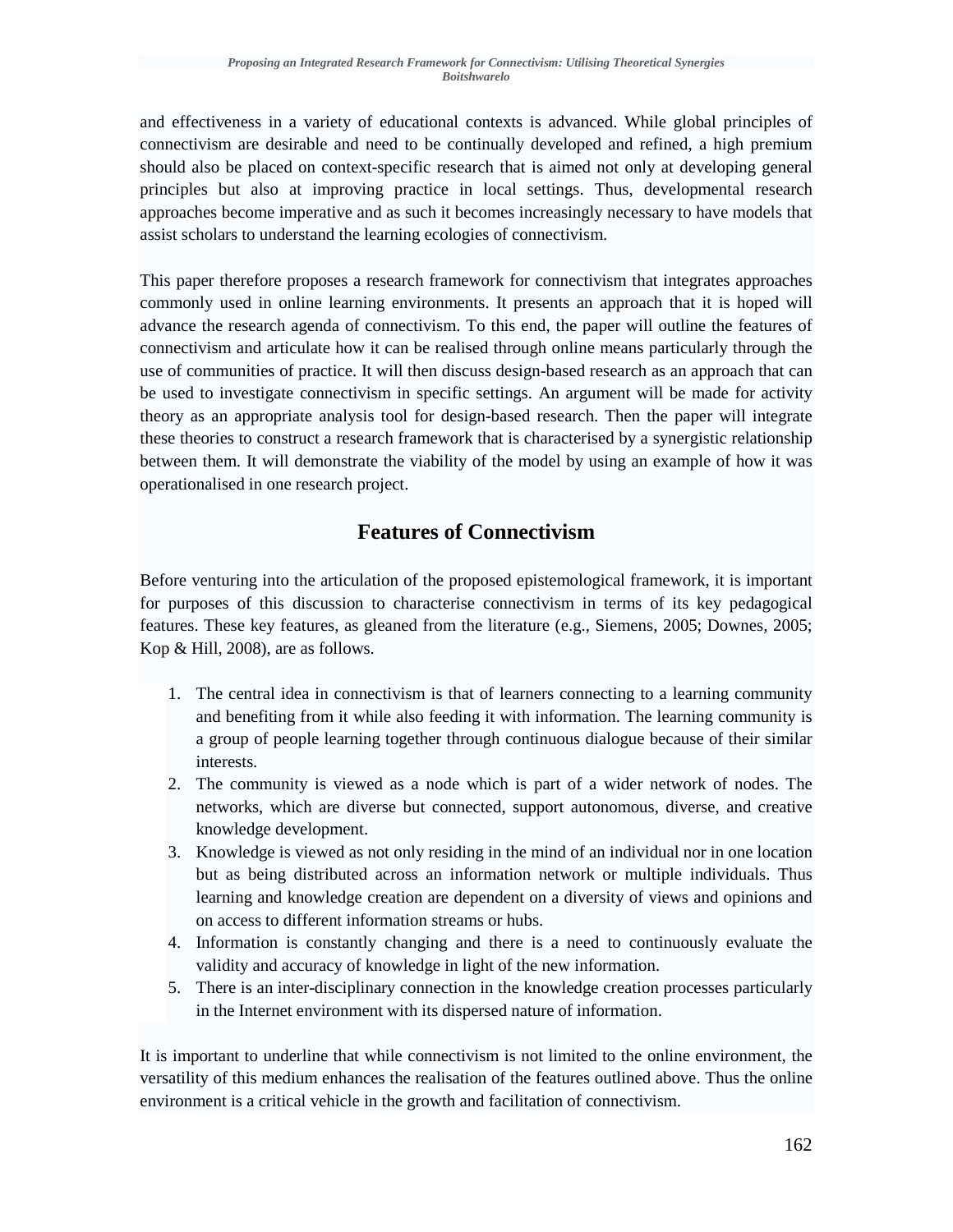A perusal of the above features of connectivism reveal that connectivist learning environments are inherently complex not only because they are characterised by networks of individuals, groups, and even disciplines, but also due to their dynamic nature and the fact that they require a continuous ( or at least continual) engagement by learners. Consequently, an integration of theories such as communities of practice, design-based research, and activity theory for epistemological purposes is needed to adequately capture an understanding of the multifaceted nature of these learning environments. These theories, as shall be discussed below, play unique yet complementary and overlapping roles in the course of knowledge creation, hence a need for an explicit framework integrating them.

## **Manifesting Connectivism: Online Communities of Practice**

The previous section outlined that connectivism is about connecting to communities and to the wide plethora of available resources in any given setting particularly using the networking capabilities of information and communications technologies (ICTs). Thus, the concept of online communities of practice becomes relevant as a way of manifesting connectivism. Online communities of practice as an instructional approach are being used increasingly in the education and training arena as a way of facilitating meaningful and connected learning. This is a corollary to the opportunities that ICTs offer for people to link up and communicate in ways that were not possible in the past. Communities of practice have been defined by Wenger (1998) as naturally occurring phenomena emerging wherever groups of people in pursuit of a common goal or interests are bound by a common need for knowledge. Thus they are usually characterised by

- mutual engagement of the participants that allows them to jointly participate in activities and dialogue; co-participation is key to defining community;
- joint enterprise which results from shared expertise and negotiated meaning, which primarily defines practice; and
- shared repertoire of communal resources that the community uses to carry out its practice and these include routines, tools, actions, words, and symbols.

These characteristics are indeed resonant with the features of connectivism as discussed earlier. In terms of theoretical underpinnings, the concept of communities of practice is informed at a general level by constructivist perspectives of learning especially those that advance the social nature of learning. However, at a very specific level, the social constructivist theories of situated cognition and distributed cognition are fundamental to this concept.

Communities of practice are known to facilitate learning from a number of perspectives. In terms of Piaget's work, which concentrated on cognitive work, communities of practice have the potential to foster equilibration; regarding Vygotsky's emphasis on the influence of culture and social surroundings on learning, they can be used to foster cognitive scaffolding in terms of supporting the learner to bridge the zone of proximal development gap.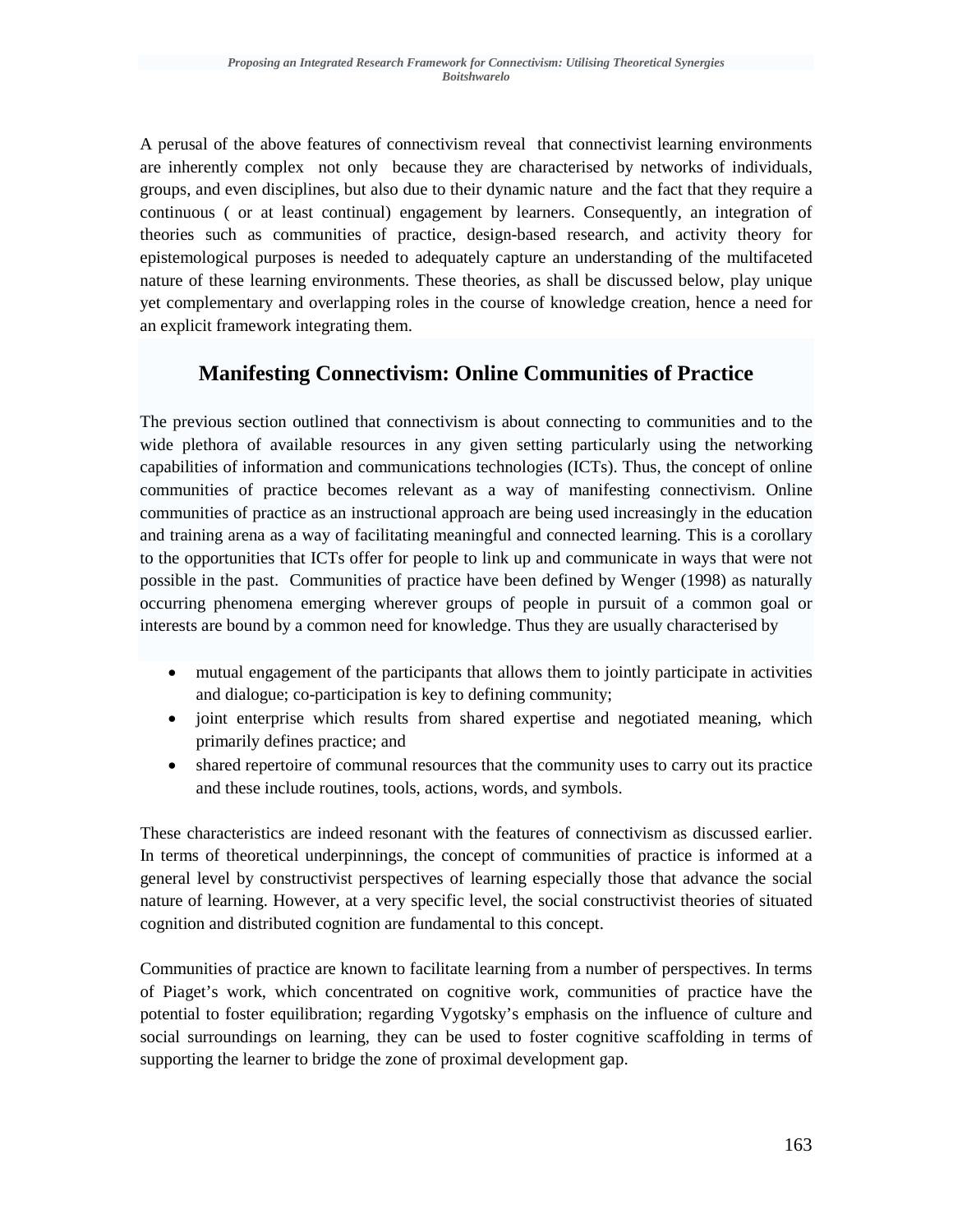Situated cognition, as discussed by Lave and Wenger (1991) and Brown et al. (1989), is central to the notion of communities of practice. The central idea in situated cognition is that learning is inherently social and is shaped by interactions among people, the tools they use, the activity they engage in, and their sociocultural environment (Hansham, 2001). Knowledge is seen as inseparable from the occasions and activities of which it is a product (Brown et al., 1989). In other words, cognition and context are inseparable entities. With regard to how situated cognition relates to communities of practice, Gasson (1997) has this to say: "…situated cognition deals with how individuals learn to participate within communities of practice and how their development is shaped by the activities in which they engage…" (p. 227). Therefore Hung and Chen (2001) submit that, "…learning from a 'communities of practice' perspective is [also] congruent with recent notions of situated cognition…" (p. 4), where context is fundamentally interwoven with cognition and learning.

Equally important, and perhaps of more relevance to connectivism, is the idea of distributed cognition whose underlying assumptions is that no one person or device is in possession of all the information needed to complete a task or solve a problem (Hutchins, 1996; Winn, 2002). The idea, therefore, views knowledge as being spread across a group of people and the tools they use (Stahl, 2005; cf. Hutchins, 1996). In other words, "…knowledge is distributed among a community of people and devices" (Winn, 2002, p. 341). This idea has already been stated as one of the key features of connectivism in the previous section. According to Hutchins (1996), as cited by Bell and Winn (2000), distributed cognition recognises

- that communication forms the basis of distributed cognition and that knowledge has to be shared in order for it to be useful;
- that shared information is pooled information and it can be used by the best equipped person for the good of the whole team;
- that the components of a distributed system must rely on each other to get the job done.

These elements put emphases on communication and information sharing and on utilisation for learning and productive purposes; this is essentially the hallmark of connectivism. Highly interactive and networked learning environments, such as communities of practice, offer opportunities for these elements of distributed cognition to be realised (Bell & Winn, 2000).

In sum, the argument of this section is that online communities of practice are necessarily a manifestation of connectivism. Therefore the formation and functioning of communities of practice, whether naturally or by design, allows connectivism to take its course. But how can we investigate the different aspects of connectivism? The next section is an attempt to explore this question.

## **Investigating Connectivism: Design-Based Research**

The argument in this section will be advanced on the basis of the observation previously made that online communities of practice are a manifestation of connectivism. Therefore an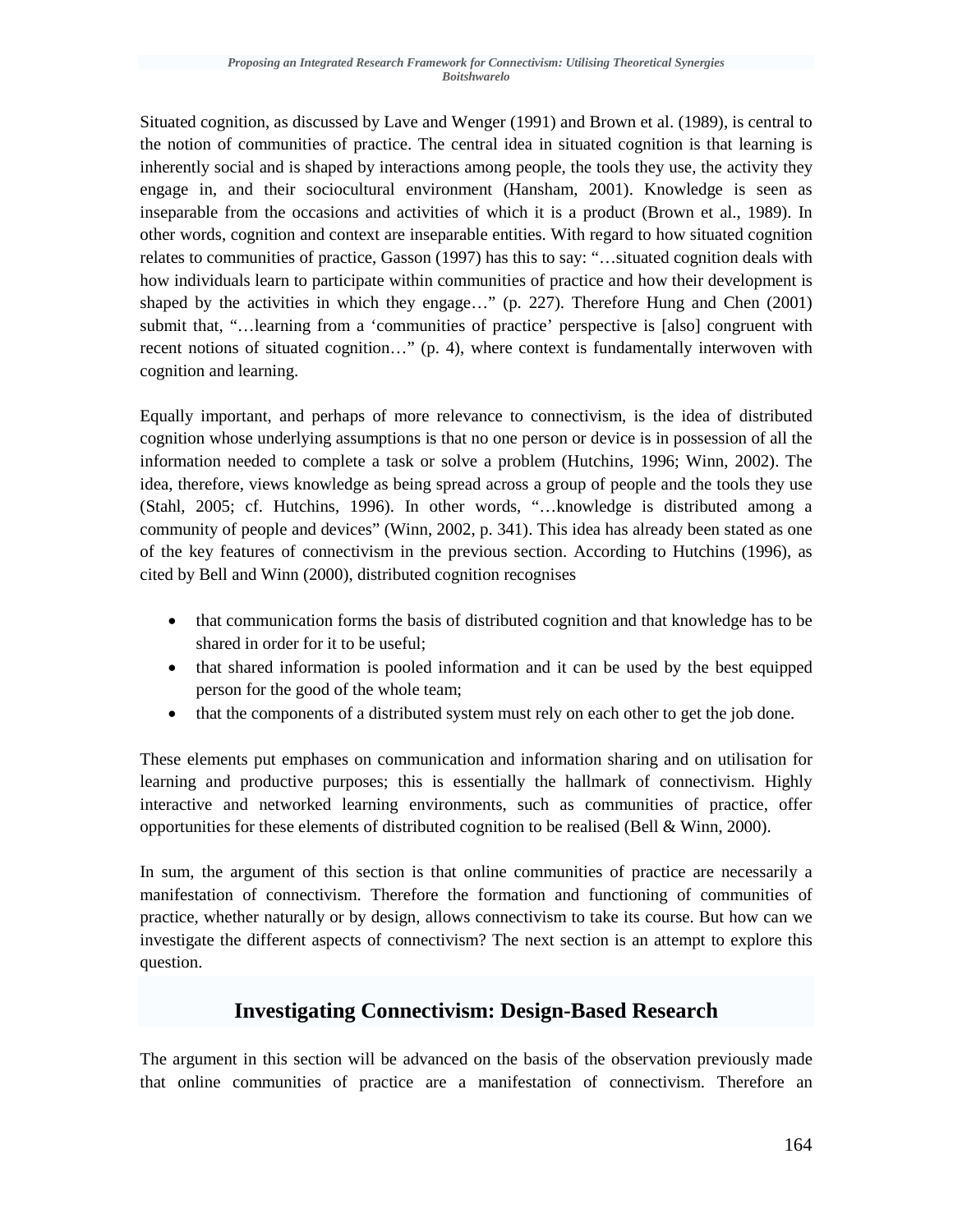examination of the methodological pattern of research on online communities of practice will necessarily give ideas of how connectivism might be investigated.

An examination of the literature on online communities of practice in education (e.g., Schwen  $\&$ Hara, 2004; Kirschner & Wopereis, 2003; Vazquez-Abad et al., 2004) reveals how studies of this nature are usually carried out. Job-Sluder and Barab (2004) place this literature into two categories. The first category consists of case studies focusing on existing social networks that already have well defined histories, norms, identities, and so forth. The second one is of case studies of attempts to build infrastructure for online communities within a given educational setting and studying the results of that design. While both categories are relevant for our purposes, the latter would be of particular interest in this paper as such case studies offer an allencompassing opportunity to study the whole life cycle of an online community. This category of studies is characterised by designed interventions in the form of a sociotechnical environment that facilitates interaction. The design of these interventions usually undergoes multiple revisions as it is continually tested in real practice. Strictly speaking, because of the iterative and interventionist nature of these studies, they are more than just case studies. While case studies are characterised by in-depth studies (usually using multiple data collection procedures) of an individual unit (e.g., a student, a class, an organisation) and seek to engage with and report the complexity of social activity (Burns, 2000; Krathwohl, 1998), they do not usually involve any iterative design interventions. The emphasis on iterative design interventions is a unique feature of research on technology-based learning environments. This research methodology is known as design-based research (DBR).

DBR, otherwise referred to as design research (e.g., in Collins et al., 2004; Bereiter, 2002) or design experimentation (e.g., in Gorard et al., 2004), has its origins traced back to the work of Brown (1992) and Collins (1992) in which they each carried out what they termed as design experiments or experimentation. These design experiments were done as a way of carrying out formative research to test and refine theory-based educational designs (Collins et al.; Bell & Winn, 2000). It emerged mainly from the need for new and complex methodologies that could capture the systemic nature of educational activities such as learning, teaching, and assessment (Brown). DBR involves intentional design coupled to empirical (observational) research and to theorising about what takes place in authentic contexts where the designed objects come to be used (Joseph, 2004; Bell, 2004). Theory-informed interventions in the form of technological artefacts as well as less concrete innovations like activity structures or particular curricula are tested in particular situations and thus reveal how, when, and why they work in practice.

The decision to conduct DBR usually comes about as a result of identifying a real-life educational problem and coming up with a theory-informed design intervention that seeks to address such a need. The design "…embodies testable conjectures about both significant shifts in learners reasoning and the specific means of supporting those shifts" (Cobb et al., 2003, p. 11). These design experiments are essentially characterised by improving the initial design through a series of iterations consisting of testing and revision of conjectures during the various phases of the intervention. The ongoing analysis requires direct engagement with the enactment process of the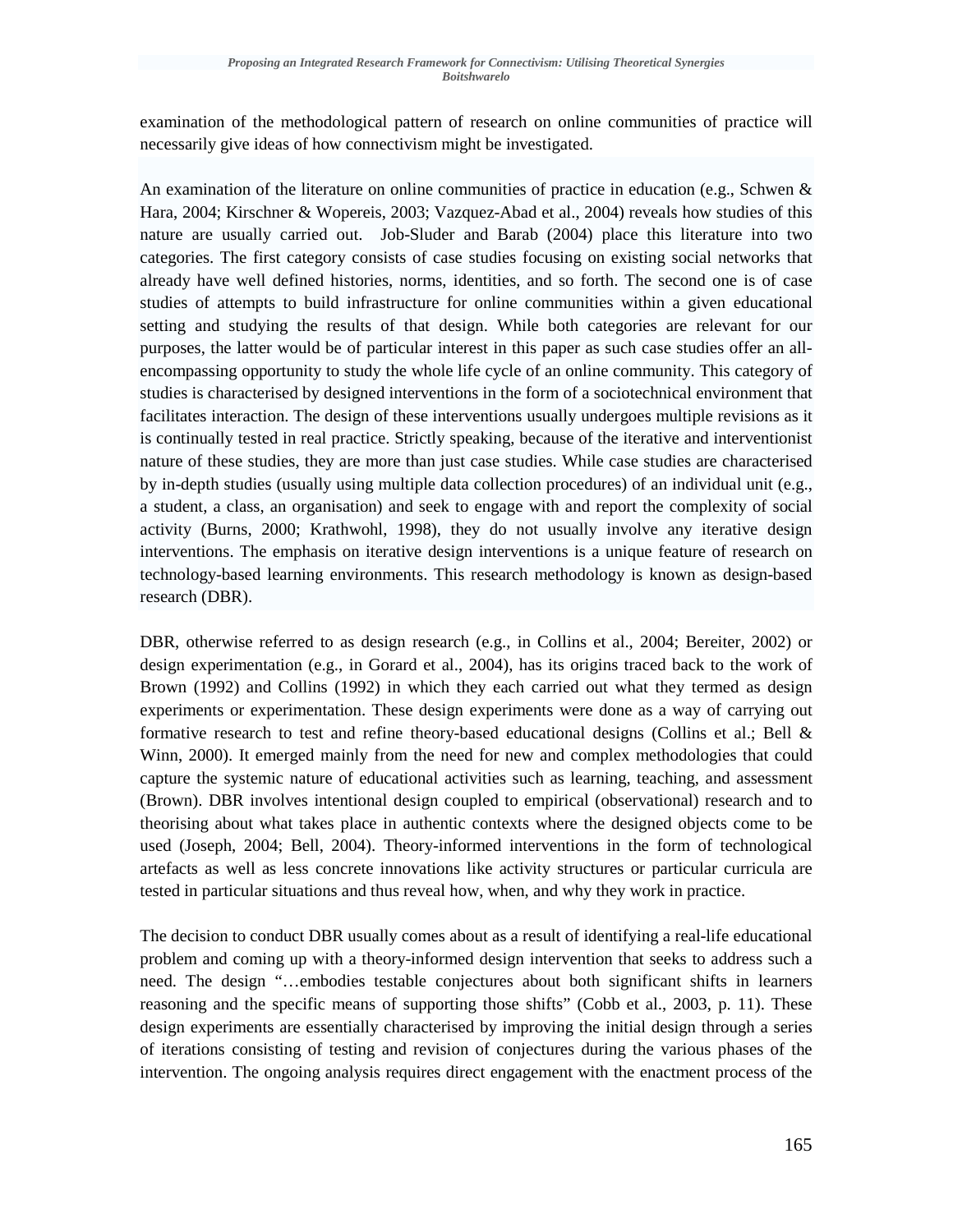design intervention through observation, collaboration, and comprehensive record-keeping from the multiple sources of data.

Once the design is refined and seems fit for purpose or otherwise, a retrospective analysis is carried out. This analysis looks at the extensive longitudinal data and gives an historical review that attempts to identify an emergent pattern (Cobb et al., 2003). It looks at concerns related to the adoption (and adaptation) of the intervention by a broader audience. Barab and Squire (2004) say that cases undergo multiple transformations and that the sequence of events and their situational consequences need to be discussed in ways that are globally relevant while capturing the dynamism of the phenomena locally. Therefore, the value of design-based research is that it attempts to meet local needs while also advancing a theoretical agenda (Barab & Squire, 2003).

Thus, DBR has emerged as a methodology for carrying out research on technology-based learning environments. The technological interventions that are usually designed are diverse in nature, and they include online communities of practice.

As advanced earlier, in examining studies on online communities of practice the methodological pattern that seems to consistently emerge is that of DBR. For this reason, Bell and Winn (2000) identify

> …a natural synergy between the distributed cognition perspective, for example communities of practice, and the design experiment approach to innovation in that they are both focused on understanding the cognitive interaction between components of a complex system in naturalistic settings. (p. 135)

This is particularly so with regard to designing online environments which sustain or facilitate community interaction. A consistency between the features of DBR and literature on designing online communities includes the suggestions by Barab et al. (2004) as follows:

- A co-participatory and co-evolutionary design approach with the users is essential; and
- There is a preference for minimalist design as opposed to over-designed spaces, which ensures that users are not confused and also means improvements can be incrementally added using feedback from users; in this way, they suggest that a tentative platform should be designed and then the virtual community will evolve according to the needs and agendas of its members.

Thus, on the basis of the arguments advanced in the previous section, the synergy that exists between DBR and communities of practice can be extended to connectivism.

As already explained, conducting DBR involves cycles of enactment and at each stage seeks to understand the learning ecology of the authentic contexts where the designed objects are used. Therefore with every cycle, a thorough analysis is needed so that more refined conjectures can be made about subsequent stages. Moreover a retrospective analysis is required to establish patterns,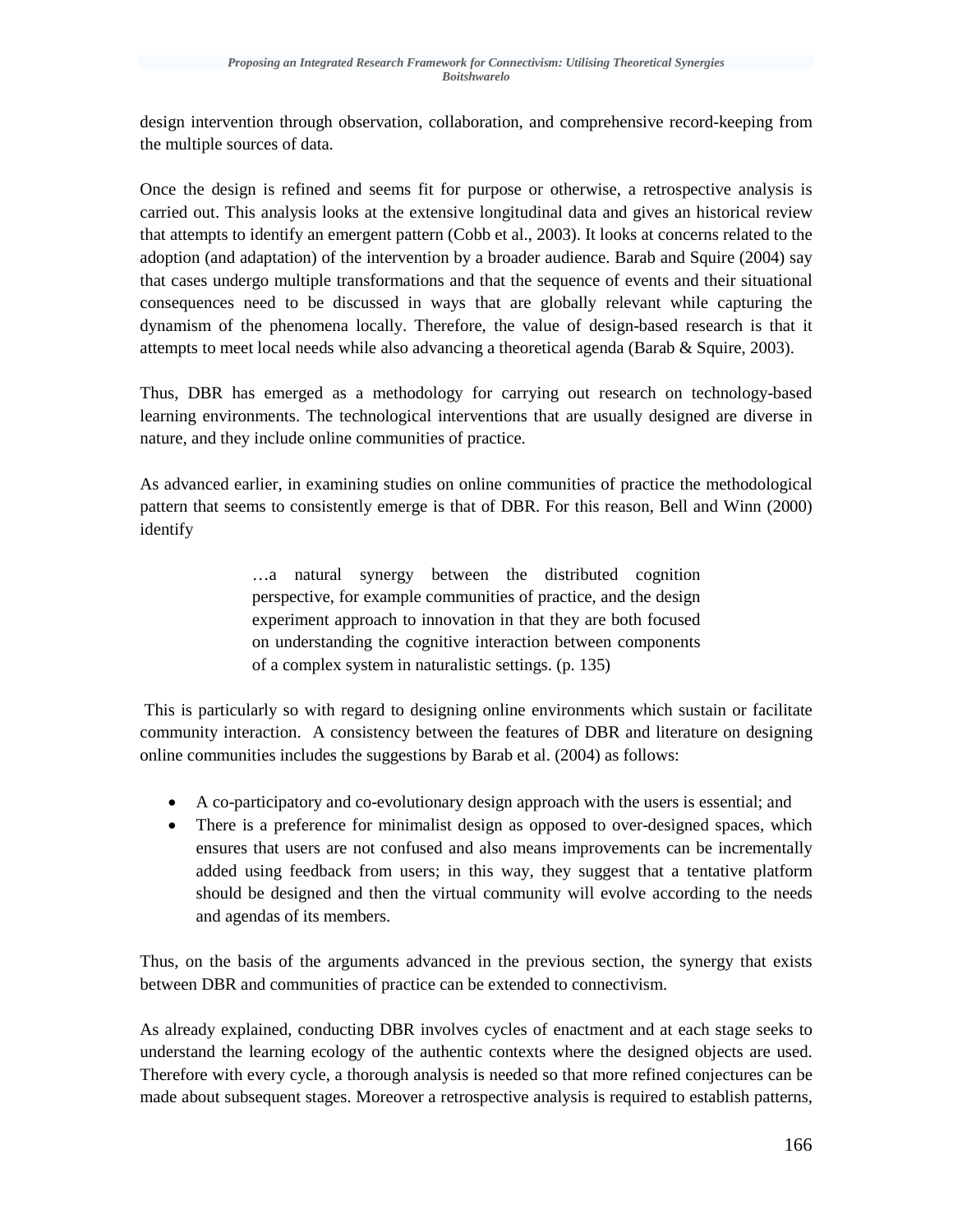principles, and even theories. These processes require an analysis tool that can capture both the dynamism and the complexity of the learning ecology. Activity theory is one such framework, and it is discussed in the next section as a viable tool for analysing connectivism.

## **Analysing Connectivism at Work: Activity Theory**

This section introduces activity theory (AT) and analyses it in terms of its assumptions. It also explores some of the literature where it has been used to study online learning settings. It concludes by making a justification for its use in design-based research.

AT, as we know it today, largely builds upon the work of Vygotsky (1978). It is premised upon the belief that there is a dynamic interrelationship between consciousness (the mind) and activity, and on the fact that they co-exist and are mutually supportive (Jonassen & Rohrer-Murphy, 1999). This theory conceptualises learning as an activity system involving a subject (the learner), the object of the activity, and the tools that are used in the activity. According to AT, human learning is fundamentally grounded in activity (Hewitt, 2004). Thus in studying an activity system, the unit of analysis is the activity, which is described by Issroff and Scanlon (2002) as a "…form of doing directed to an object…" (p. 78). The basic activity system is diagrammatically represented by the small top triangle of Figure 1 where the subject(s) seek to transform an object into an outcome using either physical or mental tools. This transformation of an object into an outcome, according to Hung and Wong (2000, cited in Hung & Chen, 2002), motivates the existence of an activity.

Engeström (1987), convinced that activities do not exist in isolation, introduced the aspect of community to the activity system. Activities are socially and contextually bound so that an activity system can only be described in the context of the *community* in which it operates (Jonassen & Rohrer-Murphy, 1999). The community negotiates the *rules* and develops the customs that describe how it functions and what it believes. Individuals or groups of individuals in these communities play different roles towards the object, that is, there is *division of labour*. This aspect of the expanded version of the activity system is represented by the bottom part of the larger triangle of Figure 1.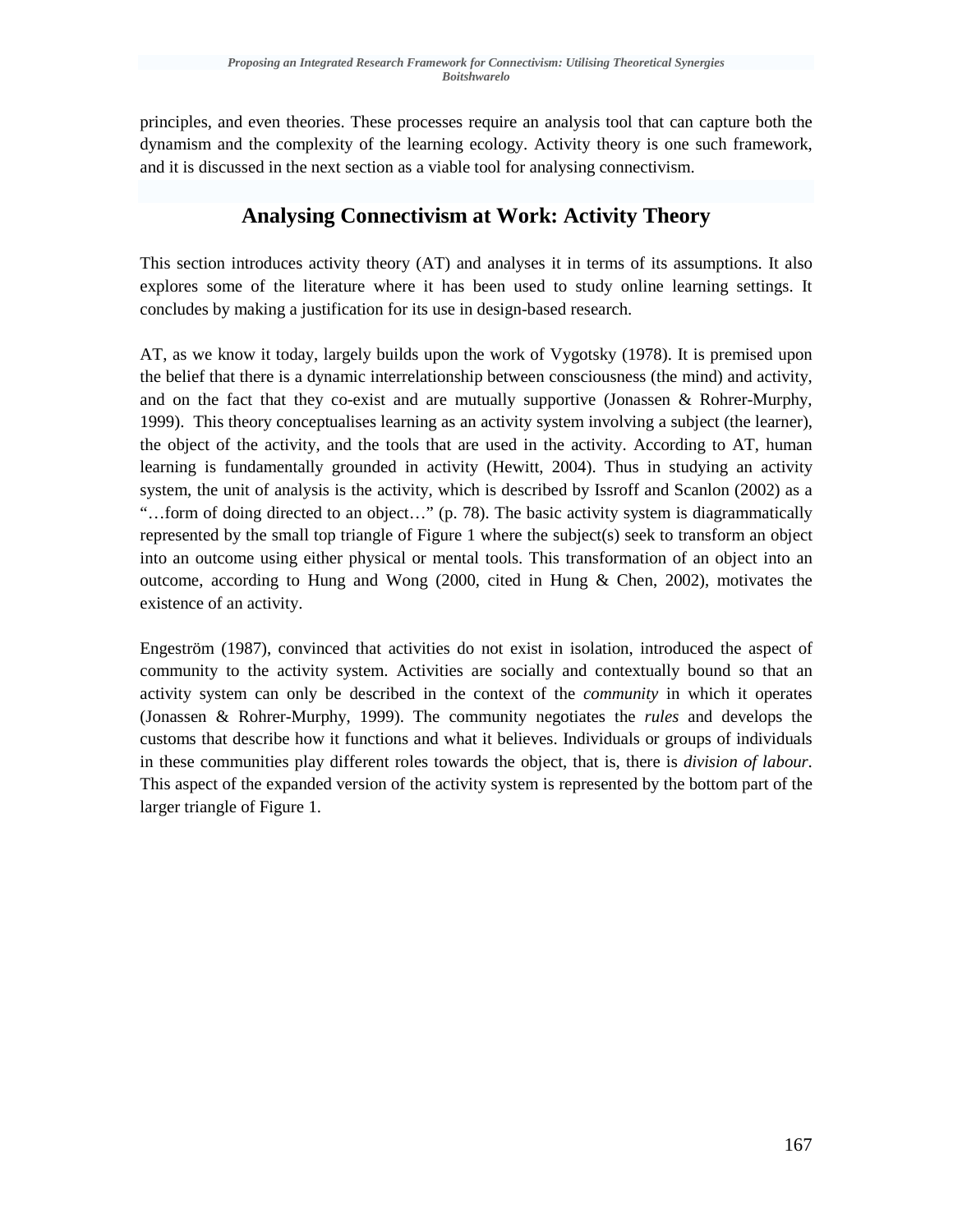

*Figure 1*. Standard representation of the activity theory framework.

AT operates under certain assumptions (Jonassen, 2000; Jonassen & Rohrer-Murphy, 1999) or principles (Kaptelinin, 1996) as follows.

#### Unity of Consciousness and Activity

This assumption is considered the most basic principle of AT. The assumption explains the integration between consciousness and activity (Kaptelinin, 1996). That is, rather than separating learning (conscious processing) and activity (mental and physical interaction with the environment or objective reality), AT views them as coexisting and mutually supportive (Jonassen, 2000). A similarity with situated cognition is noted. Therefore, learning is viewed as a transformational process that results from the reciprocal feedback between consciousness and activity. As individuals act they gain understanding and this understanding further improves their actions and so on.

#### Intentionality

Underlying this assumption is the fact that learning and doing, which are inseparable according to the previous assumption, are initiated by intention. That is, AT "focuses on the purposeful actions that are realised through conscious intentions" (Jonassen, 2000, p. 106). These intentions are directed at objects of activity with the motive being to transform those objects into outcomes. Intentions, therefore, are activity specific and context bound, and they emerge as a result of contradictions that individuals perceive in their environment between what is and what needs to be. This assumption is important because intentionality leads to meaningful learning and in the context of connectivism it is useful to know why individuals connect to communities.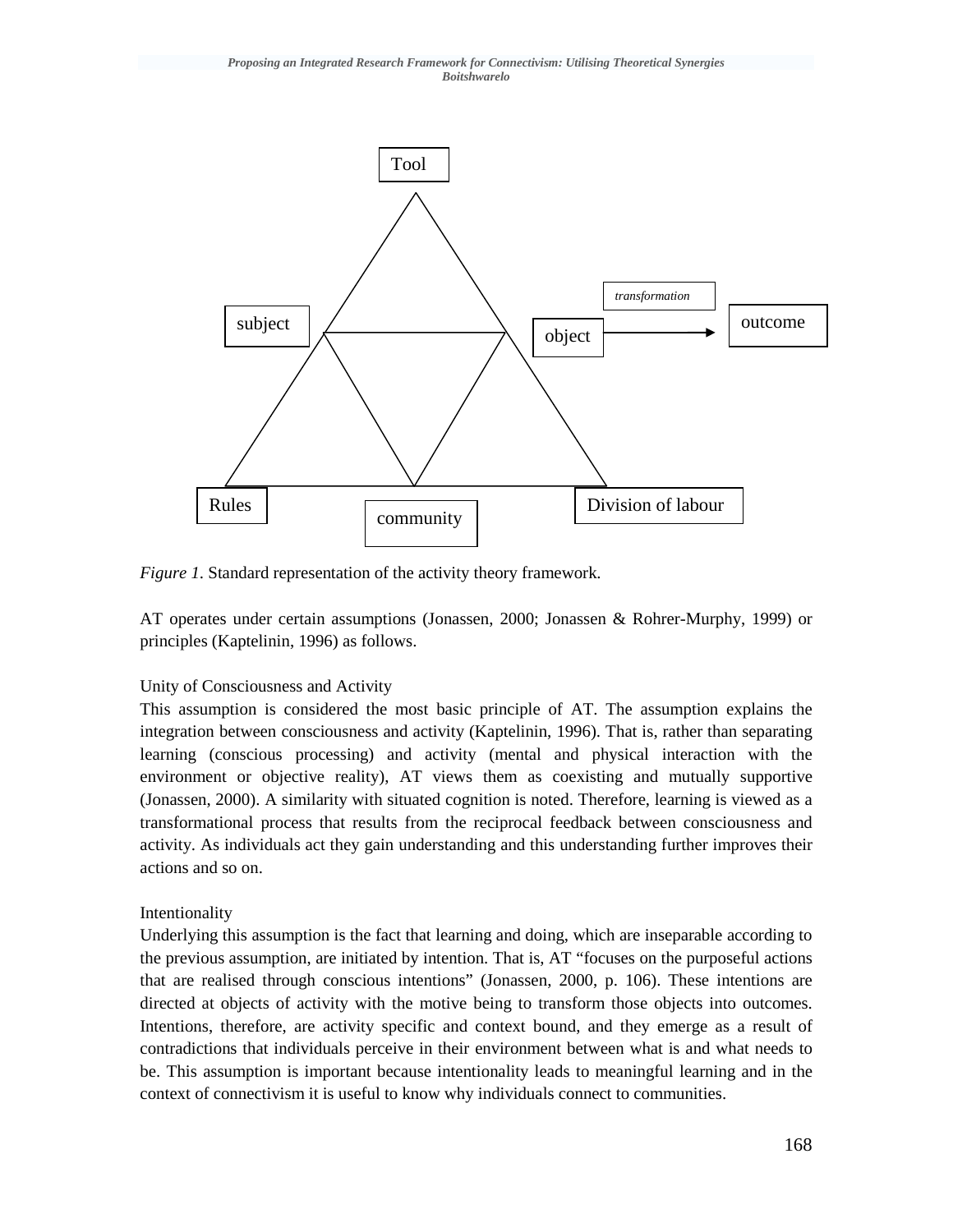#### Contradictions

Activity theory recognises the fact that activity systems are not stable and harmonious systems (Yamagata-Lynch, 2003; Cole & Engeström, 1993). The systems are characterised by internal contradictions, which are caused by tensions between their components. That is, when the conditions of one component are in contrast to the working of another a tension emerges that may cause subjects or learners to face contradictory situations that hamper the attainment of an object. Other contradictions may be external in nature where one activity system constrains the functioning of another (Jonassen & Rohrer-Murphy, 1999; Barab et al., 2002; Yamagata-Lynch, 2003). These perturbations or contradictions are what cause activity systems to change and develop (Jonassen, 2000; Barab et al., 2002). That is, activity systems are always adapting towards resolving these contradictions and becoming more stable. One feature of connectivism is that it recognizes the ever-changing nature of information and the need to adapt accordingly in order to resolve the disharmony introduced by such change.

#### Mediated action

In this assumption it is argued that human activity is mediated by tools or artefacts. These artefacts can be physical, such as computers, or symbolic, such as models, signs, or theories. Thus mediated action is defined by the interplay between agent (subject) and the mediating tool. That is, there is a reciprocal effect between subject and the mediating tool in the carrying out of an action. In this way, while tools can change and shape the nature of human activity, they are, in turn, also affected by it. This assumption has aspects of distributed cognition, which is a key feature to communities of practice and connectivism.

#### **Historicity**

According to this assumption, activity is historically and culturally developed (Jonassen, 2000). Therefore, in order to understand the dynamics surrounding an activity, an awareness of how the dynamics have evolved over time is essential. Kaptelinin (1996) calls this assumption "the principle of development" and asserts that to understand a phenomenon means to know how it developed into its current form.

These principles demonstrate that AT has immense power in studying the dynamic interdependence of the individual, social, and cultural influences on human praxis. Thus AT has been suggested as a useful framework for examining ICT-supported learning environments (Nardi, 1996; Kaptelinin, 1996; Hewitt, 2004; Collis & Margayan, 2004; Issroff & Scanlon, 2002). Recently AT has been used widely in this respect. An examination of studies utilising AT reveal that researchers use it flexibly and select and apply principles that best suit their purposes. In other words, a researcher may choose one or more of the principles in their analysis of activity depending on their research intentions.

Waycott et al. (2005) predominantly utilised the principle of mediated action in their study. They used AT to analyse distance learners and mobile workers who where using portable digital assistants (PDAs) for their learning and work activities respectively. They observed a two-way process between the users and their PDAs in which the learners/workers adapted their practice to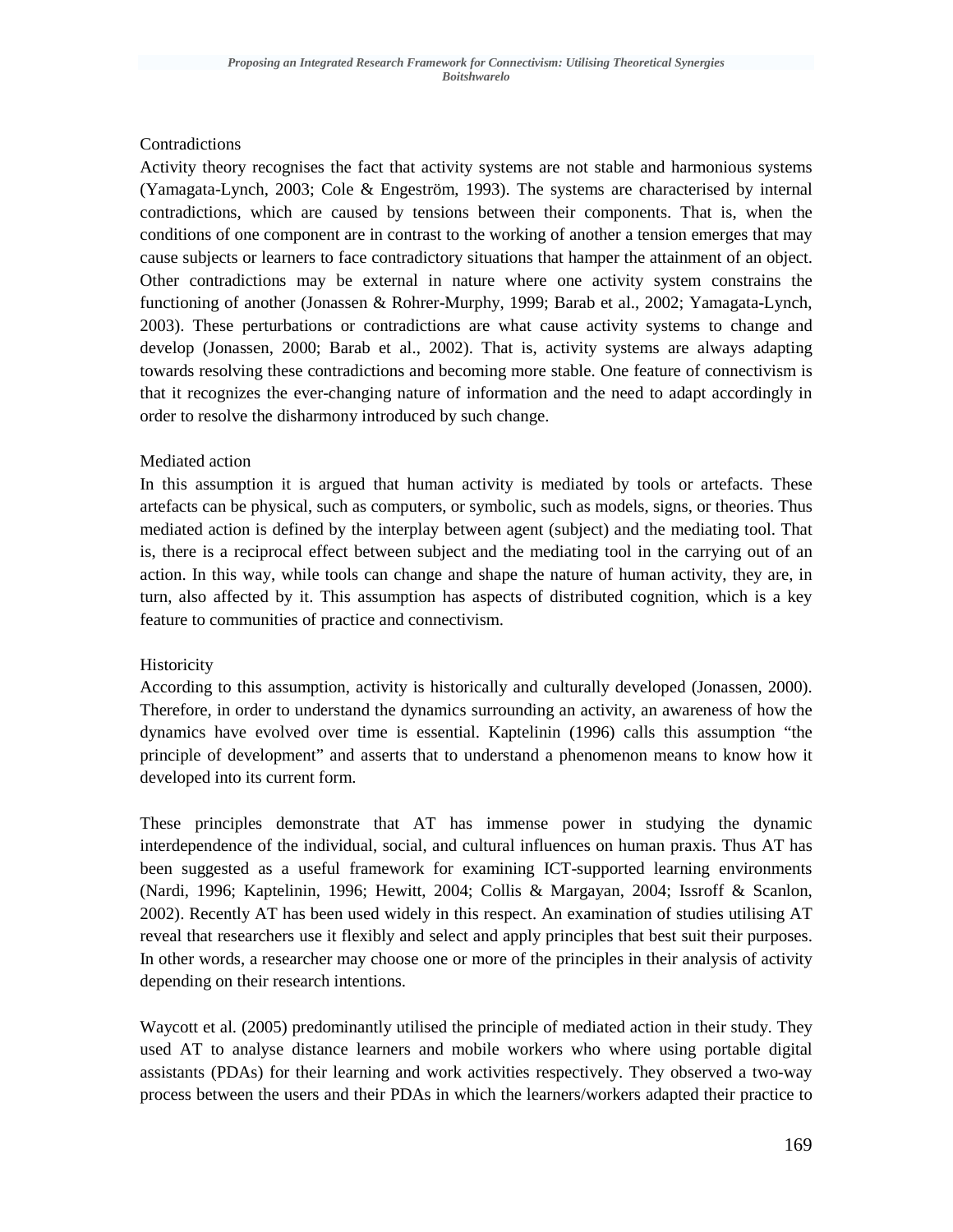the PDAs and in turn their learning and work practices were being shaped by these devices. This finding is consistent with the principle that, "[tools] change the process and they are changed by the process" (Jonassen & Rohrer-Murphy, 1999, p. 67). A study by Issroff and Scanlon (2002) is also of interest in this regard.

On another front, a study by Yamagata-Lynch (2003), which examined a professional development programme for integrating technology into school using AT, was underpinned by the principle of historicity. The focus of this particular study was to gain an historical understanding of the developments in the interaction between participant teachers and the professional development programme over a period of time. The study traced the different stages that the teachers went through and identified four activity systems in the school setting over period of time. Schlager and Fusco (2004), on the other hand, in the context of teacher professional development (TPD) explore the relationship between the activities of teachers involved in TPD initiatives and that of the rest of the school communities where those teachers work. They observe that the two activities can either align or misalign depending on the extent of overlap of professional development project and prior activities in the school. This study essentially investigated the extent of the contradictions between the two related activities and how such tension could be resolved.

A study by Collis and Margaryan (2004) appears to have integrated all of the principles of AT in its attempt to seek understanding of learning in a corporate setting. The authors contend that individual learning in corporate settings is viewed as an expansion of social and intellectual involvement, over time, with other people and the tools available in their culture. They report on how they used activity theory as a framework for design of instruction involving computersupported collaborative learning and work-based activities in a multinational corporation, thus integrating the strengths of formal and informal learning. In their Health Risk Assessment course for workers in this corporation, the workplace situations specific to each learner became the learning tasks (objects) motivating participation in the learning activity. Work peers, experts in the organisation, managers, and supervisors acted as partners in this activity and provided the necessary support to the learners. The paper concludes by noting that while activity theoryguided design to learning helped in structuring new forms of learning, much still needed to change in the "social climate of the workplace (the community, the rules, and the division of labour) before the potential of the approach will be realised in widespread practice in corporate settings" (p. 50). In this particular study there was clear evidence of how the principles of unity of consciousness and context, intentionality, mediated action, contradictions, and even historicity were used to frame this study.

The above literature reveals a wide range of potentialities of activity theory in analysing complex and diverse learning situations. For this reason AT can be suitably used to analyse the enactment of online interventions, such as communities of practice. Since online communities of practice are largely informed by the ideas of situated and distributed cognition, AT seems to be an appropriate analysis tool as it attends to the social and contextual aspects of learning (Jonassen  $\&$ Rohrer-Murphy, 1999; Barab et al., 2002; Yamagata-Lynch, 2003). This character of AT also dovetails very well with DBR's focus of systemically examining learning in naturalistic settings,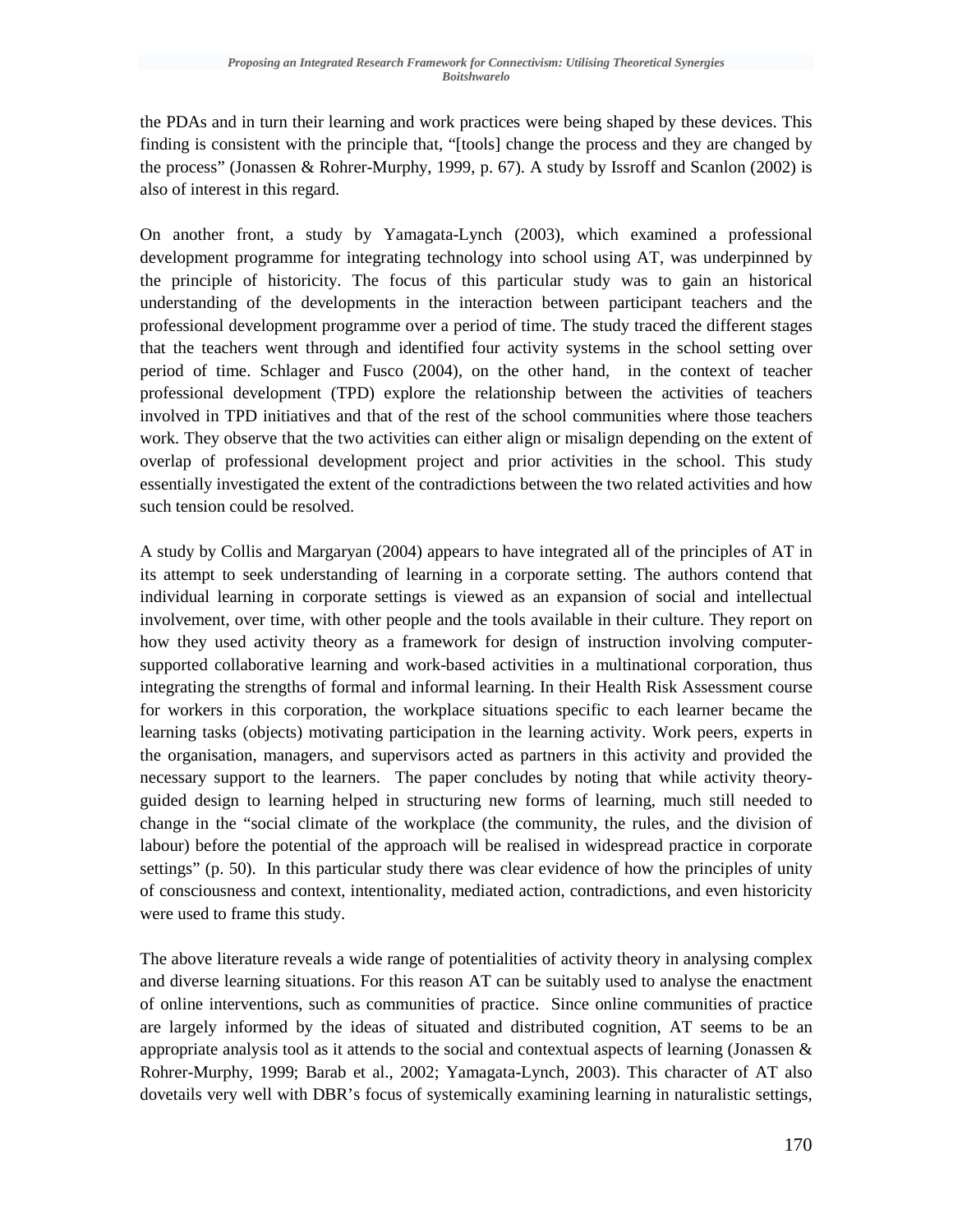particularly how online interventions are influenced by the contexts in which they are enacted and vice versa.

## **A Framework of Synergies**

The discussion in the preceding sections has demonstrated the synergies that exist between online communities of practice, design-based research, and activity theory. The three constructs attend to issues of context, complexity, and culture in very fundamental ways and can thus be integrated to form a framework through which introduction and implementation of ICTs in education could be examined effectively. This discussion has therefore formed a basis for a proposal to integrate the three ideas or theories to act as theoretical foundation, methodology, and analytic tool respectively in the study of connectivism. Thus, a *framework of synergies,* which integrates these three perspectives, is hereby proposed to guide developmental research, primarily, in connectivism. Figure 2 is a diagrammatic conceptualisation of the framework.



*Figure 2***.** A proposed framework of synergies for conducting developmental research in connectivism.

The compartmentalised inner circle in the diagram shows that each of the three perspectives has a two-way relationship with the others as illustrated by the two-way arrows. They feed into each other for a better understanding of phenomena. A corollary to the functional synergistic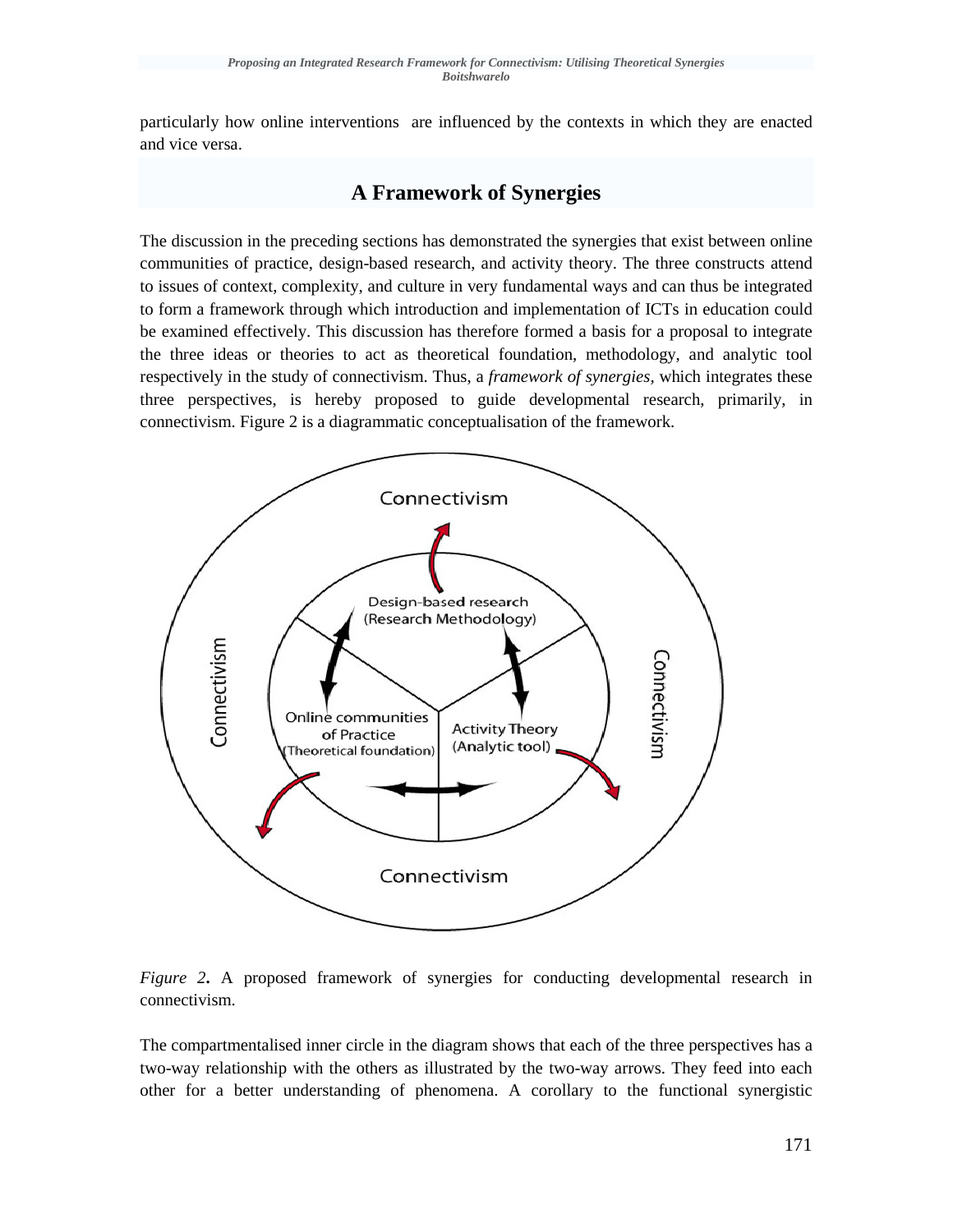relationship between these three constructs is the growth of understanding of connectivist learning environments in terms of their ecology, hence the arrows feeding into the bigger circle. The framework is dynamic in that it allows a continuous, cyclical, and iterative process of research which may, in principle, start anywhere as evident from the inner circle. It is envisaged that the framework will have high flexibility so that it can be used for studies of different magnitudes: from small-scale research projects to systemic reform initiatives. As earlier argued, such an explicit eclectic framework is necessary if we are to properly conceptualise developmental research that focuses on investigating the complexity of variables and achieve a richer understanding of ecologies of learning in the context of connectivism.

## **Enacting the Framework: An Example**

Enacting this framework is conceptualised as a process that requires creativity and the researcher's latitude depending on the aspects of connectivism being investigated. It is important to underscore that this framework is particularly aimed at developmental research and as such its enactment would be interventionist in nature. The purpose of this section is to demonstrate, with the help of an example of a study from which the idea of an integrated framework emerged, how the framework might be typically enacted. It has to be noted that the example study, which is presented in detail in Boitshwarelo (2007a), was not necessarily conceptualised as a connectivism study. Instead, the study subserviently advanced the course of connectivism because its agenda was about connecting people to one another for professional development purposes. Thus using this example, the general stages that characterise the enactment of this framework are described below.

# **Understanding the educational situation and conceptualising an intervention.**

Just like any developmental research endeavour an analysis of the educational situation would reveal the specific need, challenges, or disconnects that exist in a particular learning environment. This understanding helps in the conceptualisation of an appropriate intervention. Connectivism by its very nature is about connecting people for learning purposes and reducing isolation between stakeholders involved in the learning processes. Therefore the nature of connectivist interventions would be such that they predominantly foster development of learning communities.

In the case of the illustrative study, the setting was a biology teachers' professional development programme run by the University of Botswana through traditional face-to-face workshops at a central venue like Education Centres belonging to the Ministry of Education. The programme, which was sponsored by the Ministry of Education through its Department of Teacher Training and Development (DTT&D), is run once a year during one of the school holidays. The shortcoming of this programme was that once the teachers who are selected by their schools from all over the country to attend these two- or three-day workshops go back to their respective schools they lack support to implement the skills they have acquired. Because of distance and other constraints the teachers are not able to connect to their colleagues with whom they attended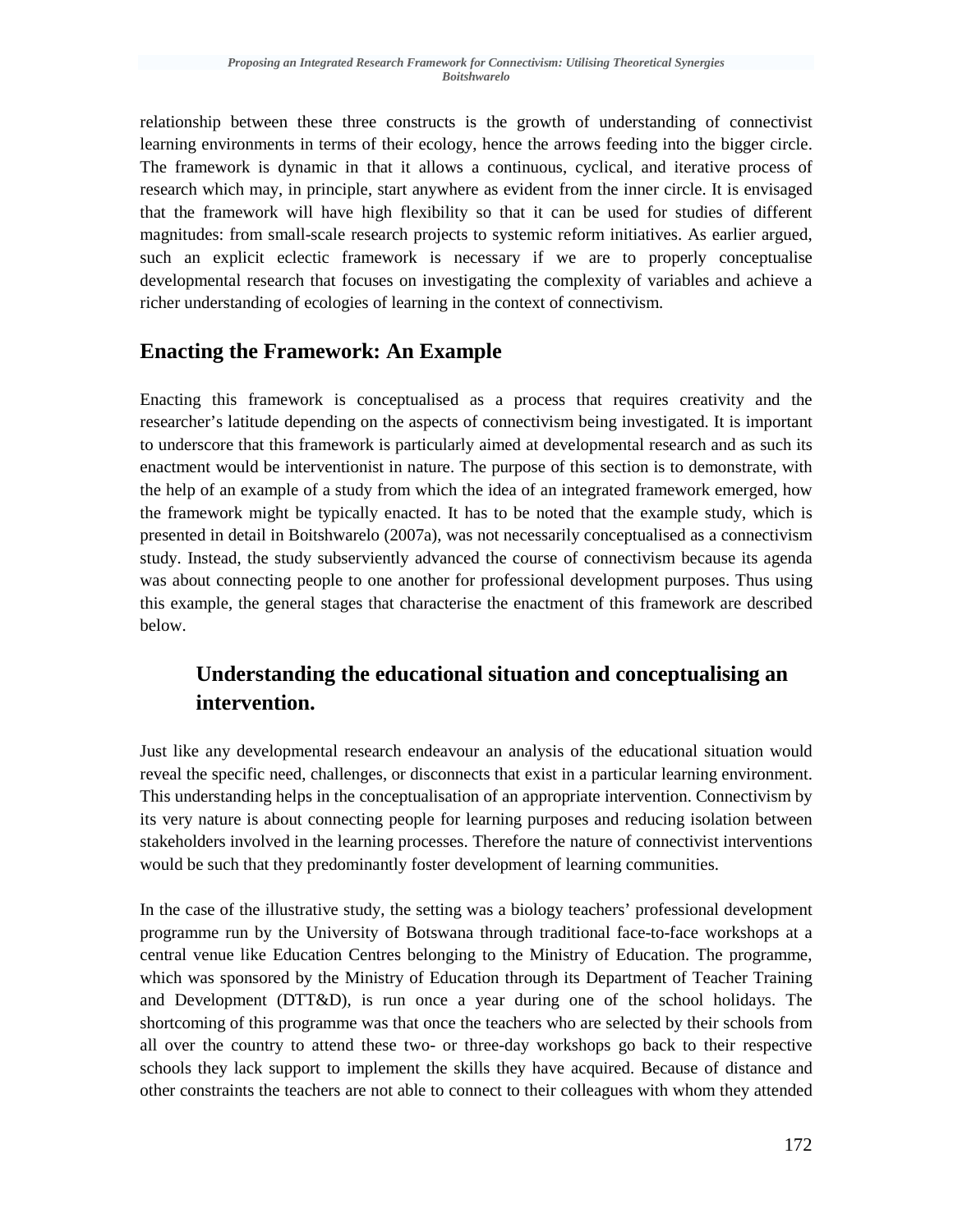the workshop. It was also discovered that it is not easy for teachers to keep in constant touch with the resource people at the university for continued expert coaching. Given this analysis of the learning situation, it was conceptualised that an extension of this programme through continued online interaction of teachers with both each other and resource people would enhance the implementation of skills that they would have acquired in the workshops. Thus, an intervention that would facilitate an online community of practice among the teachers and their resource person was conceived. Alongside this developmental endeavour, the study was also meant to determine the potential that online learning environments have in facilitating communities of practice among teachers in various schools in Botswana.

## **Developing and implementing the online community learning environment.**

Having conceptualised that a connective learning environment in the form of an online community was necessary, the process of developing it, testing it, and implementing it with the target audience was then actualised. Therefore in the example study, consistent with the principles of DBR, an online intervention founded on the theories of situated cognition and distributed learning was designed and developed to facilitate a community of practice among some of these teachers who attended the workshop.

The online intervention, which was in the form of a sociotechnical learning space, was developed and hosted on WebCT at the University of Botswana. This learning space, which was called Biology Teachers Online (BTO), was developed with the assistance of the Educational Technology Unit at the University of Botswana, following a design statement. The design statement acted as the original blueprint of BTO and included specifications related to design metaphors and media elements as well as instructional approach. In the course of developing BTO, a series of refinements in terms of graphics and other design elements were made before it could be ready for implementation. This involved ongoing interaction with staff of the Educational Technology Unit because of their understanding of the WebCT environment and educational technology use in general. In addition to the physical design, the pedagogical elements of the BTO environment, such as the instructional approach and the selection of content for the resource section, were iteratively developed in consultation with one of the resource people.

The BTO was introduced at the workshop to the teachers, and subsequently further review was made in terms of the nature of the online task for the teachers involved and of the schedule of activities in the online environment. Only 10 teachers out of the over 20 teachers who attended the workshop had volunteered to participate in this intervention. Their primary task was to collaboratively review the worksheets that had been developed at the workshop. These worksheets had been developed to assist teachers in teaching process skills to their biology classes. Therefore as they went back to their schools they were expected to do two things: to interact with their teaching peers and get them to provide their diversity of views and suggest improvements and to assess whether the worksheets could be implemented in their own classrooms. Information emanating from these school-based exercises would then form a basis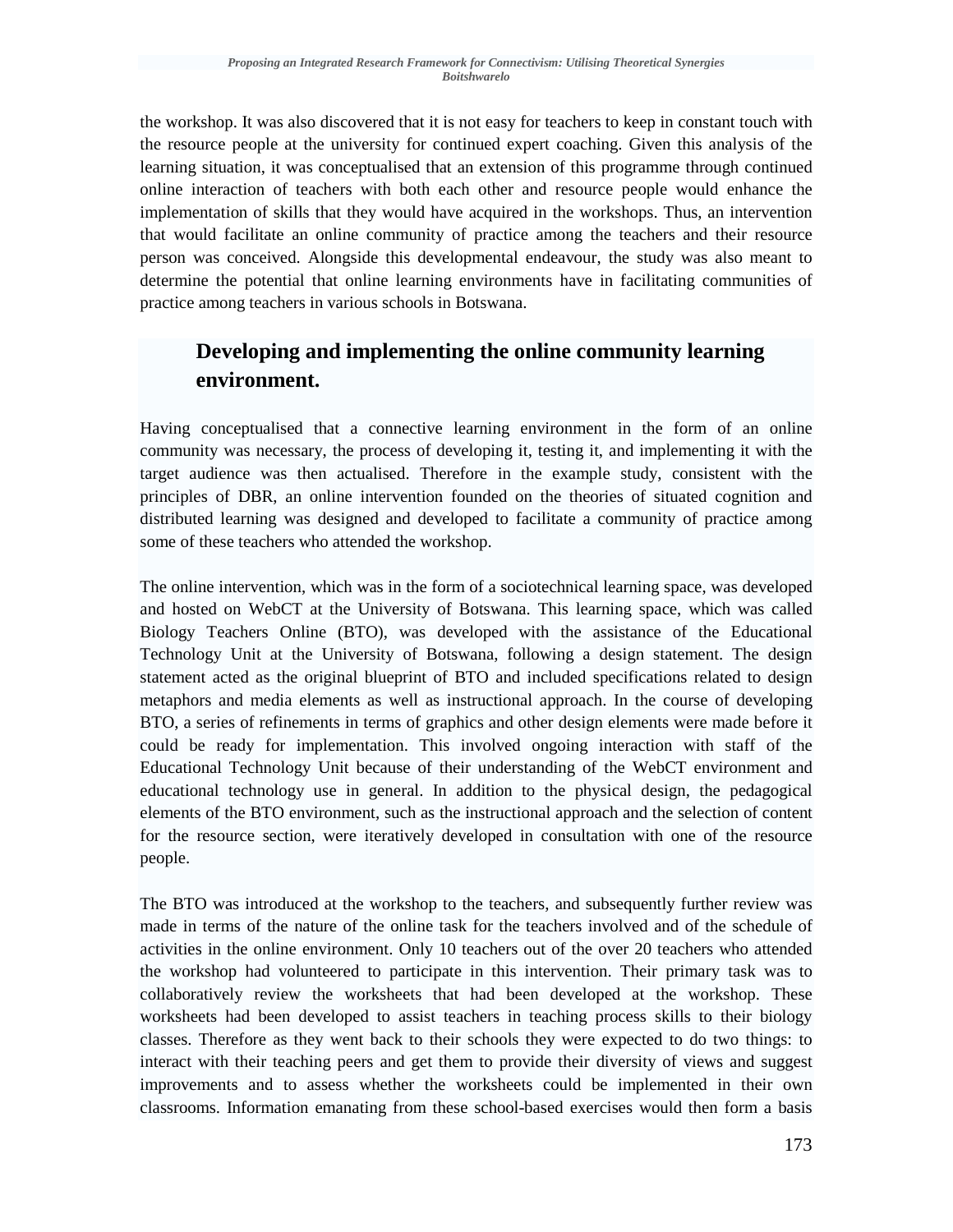for the online discussions. Thus, the online community, BTO, was *connected* to the school communities of the respective individual members as well as to the trainer at the university. Therefore, while the task of collaboratively improving the worksheets was for the BTO community it was meant to benefit from other *nodes* particularly the teacher community in the schools and the classroom environments of the respective members of the BTO. The implementation exercise ran for over two months with the expectation that at the end of that period there would be a tangible product in the form of implementable worksheets.

As evident from the narrative above, the development and implementation of BTO was informed by principles of DBR, particularly the collaborative and iterative nature of the process of refining the intervention.

# **Evaluating the connectivist learning environment and analysing the outcomes through AT.**

During the development and implementation of the online community intervention, an ongoing analysis and evaluation is conducted so that appropriate reviews can be made to meet the objectives of the innovation. However, once the online community has run its course or its intended duration in terms of the research agenda, a summative evaluation and retrospective analysis is carried out to establish the success and/or outcomes, identify emergent patterns, and gain an historical understanding of the intervention. AT plays a key role in this respect. As demonstrated earlier, AT has a number of potentialities in the sense that it can analyse activity systems from different angles depending on the nature of the study. In specific reference to connectivism it is perhaps advisable to view the various nodes as activity systems that influence each other in one way or another. Thus, in analysing the processes and outcomes of learning activities, attention should be given to the relationships both within and between activity systems and how things evolve over time.

In the case study presented here, the success in terms of participation within BTO was minimal and a further probing of why this was so was done. This probing pointed to systemic factors as a reason for low participation. Therefore AT was used to identify and clarify these systemic constraints. In particular, the AT analysis sought to identify the nature and extent of the contradictions or tensions that constrained the success of the online community of practice. Specifically, it looked at how activity systems that were directly related to the intervention shaped its enactment and outcome. In that respect, activity systems that represented three stakeholder organisations in the programme were identified. These stakeholder organisations included the department running the in-service training programme at the University of Botswana, the Ministry of Education (particularly DTT&D), and the schools from which the teachers came; these represented activity systems.

A key activity system or node, however, was the schools where the teachers work: a tension between this activity system and the "BTO activity system" was that "...the socio-cultural, organisational and technical environment [of schools] is not conducive for ongoing, collaborative and contextual learning endeavours" (Boitshwarelo, 2007a, p. 225). This included the way the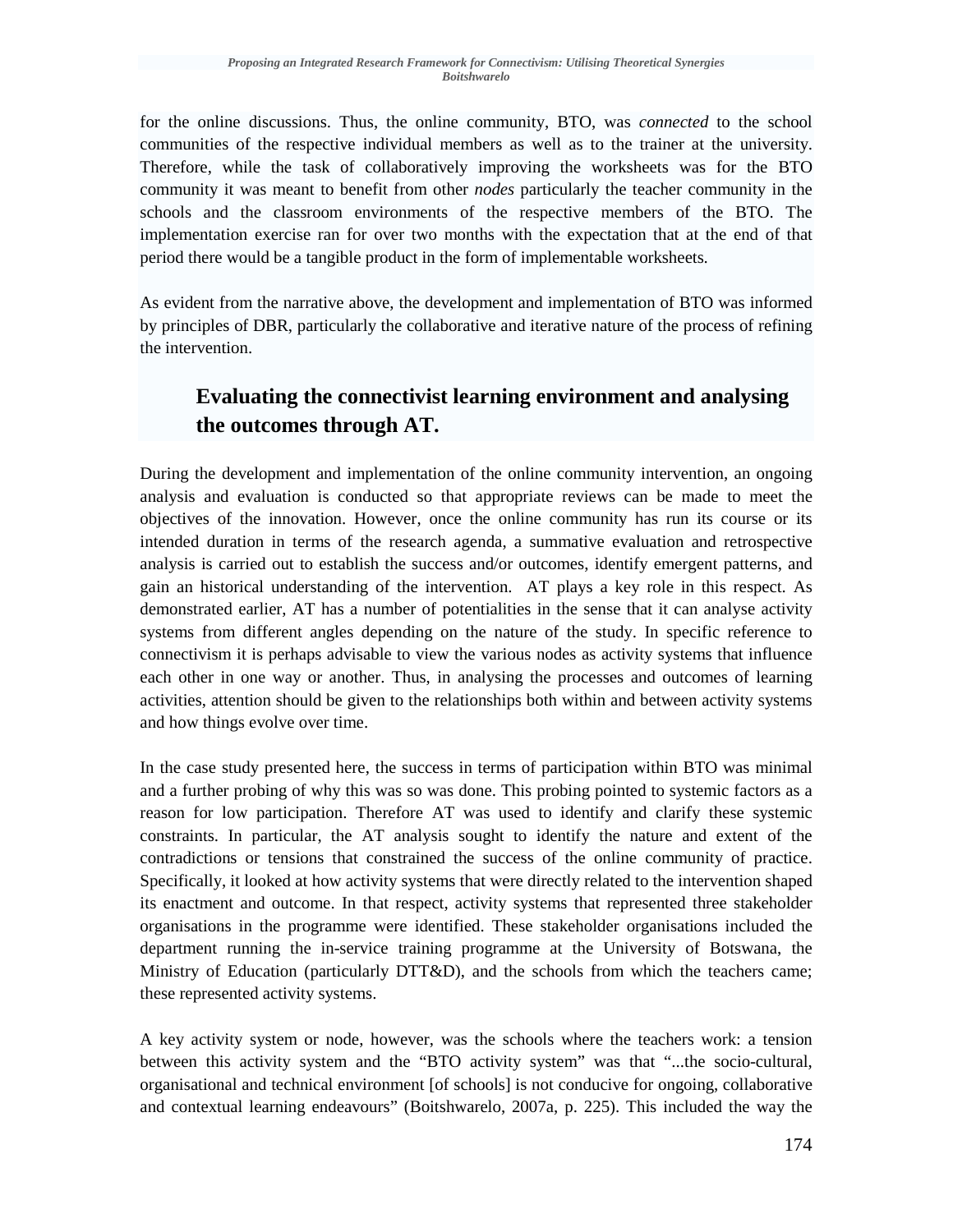ICT resources are managed, which was not friendly for teachers who wanted to access resources for professional development purposes, and the lack of a culture of peer collaboration and innovative teaching practice amongst teachers in schools. A detailed analysis of this activity system can also be found in Boitshwarelo (2007b, 2009).

The school activity system was, in turn, influenced by the Ministry of Education activity system which deals with mostly policy issues. The Ministry generally facilitates and/or sponsors inservice training that is centralised in nature and conducted mostly in education centres, away from schools. Therefore resources (e.g., ICTs) meant for training are concentrated in these education centres, and ICT facilities in schools are primarily meant for teaching purposes and administration but not for teachers to access for their professional development. Therefore electronic networking among teachers is constrained by, among other things, lack of ICT resources in schools. In terms of the university, the culture of the department providing the inservice training seemed to be in misalignment with the intentions of the BTO activity system in the sense that the concept of online communities didn't really fit into the structures, processes, and practices of the department. This meant that there was little capacity to facilitate this connective process of learning.

This brief description is for illustrative purposes; a thorough analysis of the activity systems is done elsewhere (Boitshwarelo, 2007a). However, overall in this study the AT analysis unpacked and clarified issues related to not only individual teachers as learners and their immediate online community but also to other nodes across which the learning activity was distributed, including the social environment, the tools used, and the contextual affordances and constraints that were at play.

A reflection on this case study revealed that there was a high level of harmony between the three concepts towards a cohesive execution of the developmental research project leading to an extensive understanding of the learning ecologies surrounding the intervention. This is a demonstration of the functionality of the integrated framework and as earlier pointed out there is a lot of room for manoeuvre as one uses it.

## **Conclusion**

This paper set out to propose a research framework that will aid in advancing the research agenda of connectivism, particularly developmental work. The framework, whose potential strength derives from integrating already established theoretical constructs, has been presented as a proposal for consideration by connectivism enthusiasts. The arguments upon which it is based are hopefully robust enough to warrant its viability. As a proposal the intention is that it will be critiqued, tried, and improved where necessary to add to the menu of other tools that serve connectivism research.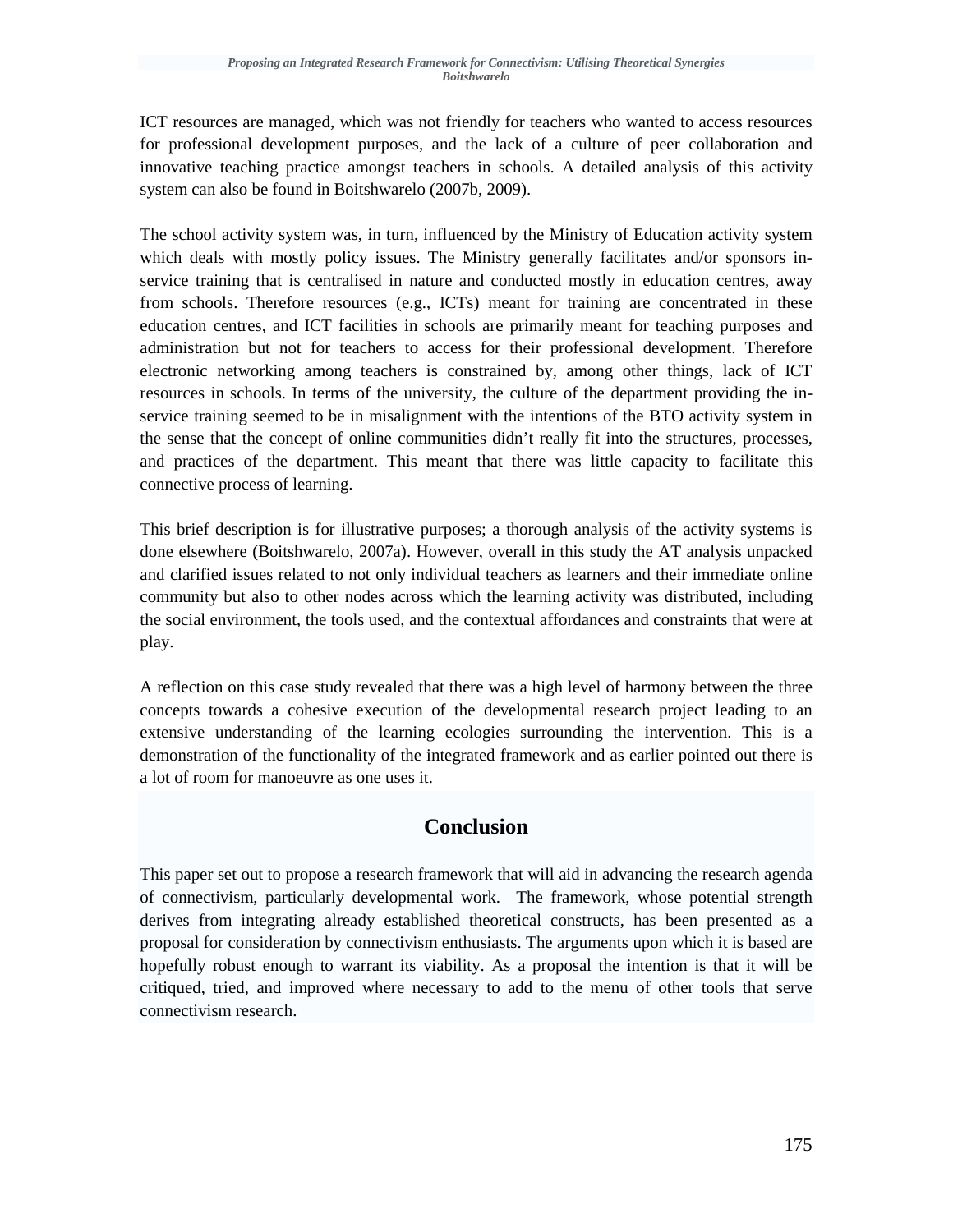## **References**

- Barab, S., Barnett, M., Yamagata-Lynch, L., Squire, K., & Keating, T. (2002). Using activity theory to understand the systemic tensions characterizing a technology-rich introductory astronomy course. *Mind, Culture, and Activity, 9*(2), 76-107.
- Barab, S., & Squire, B. (2004). Design-based research: Putting a stake in the ground. *The Journal of the Learning Sciences, 13*(1), 1-14.
- Barab, S. A., MaKinster, J. G., & Scheckler, R. (2004). Designing system dualities: Characterizing an online professional development community. In S. A. Barab, R. Kling & J. H. Gray (Eds.), *Designing for virtual communities in the service of learning* (pp. 53- 90). Cambridge: Cambridge University Press.
- Bell, P. (2004). On the theoretical breadth of design-based research. *Educational Psychologist, 39*(4), 243-253.
- Bell, P., & Winn, W. (2000). Distributed cognition, by nature and by design. In D. H. Jonassen & S. M. Land (Eds.), *Theoretical foundations of learning environments* (pp. 123-146). Mahwah: Lawrence Erlbaum Associates.
- Bereiter, C. (2002). Design research for sustained innovation. *Cognitive Studies, Bulletin of the Japanese Cognitive Science Society, 9*(3), 321-327.
- Boitshwarelo, B. (2007a). *Exploring online communities of practice for biology teachers in Botswana* (Unpublished doctoral thesis). Deakin University, Melbourne.
- Boitshwarelo, B. (2007b). Are secondary schools in Botswana conducive environments for ICTsupported teacher professional development? In C. Montgomerie & J. Seale (Eds.), *Proceedings of World Conference on Educational Multimedia, Hypermedia and Telecommunications 2007* (pp. 1326-1330). Chesapeake, VA: AACE.
- Boitshwarelo, B. (2009). Constraints to and opportunities for ICT-supported professional development in Africa: The case of biology teachers in Botswana. http://www.ou.nl/Docs/Campagnes/ICDE2009/Papers/Final\_Paper\_269Boitshwarelo.pdf
- Brown, A. (1992). Design experiments: Theoretical and methodological challenges in creating complex interventions in classroom settings. *The Journal of the Learning Sciences, 2*(2), 141-178.
- Brown, J. S., Collins, A., & Duguid, P. (1989). Situated cognition and the culture of learning. *Educational Researcher, 18*, 32-42.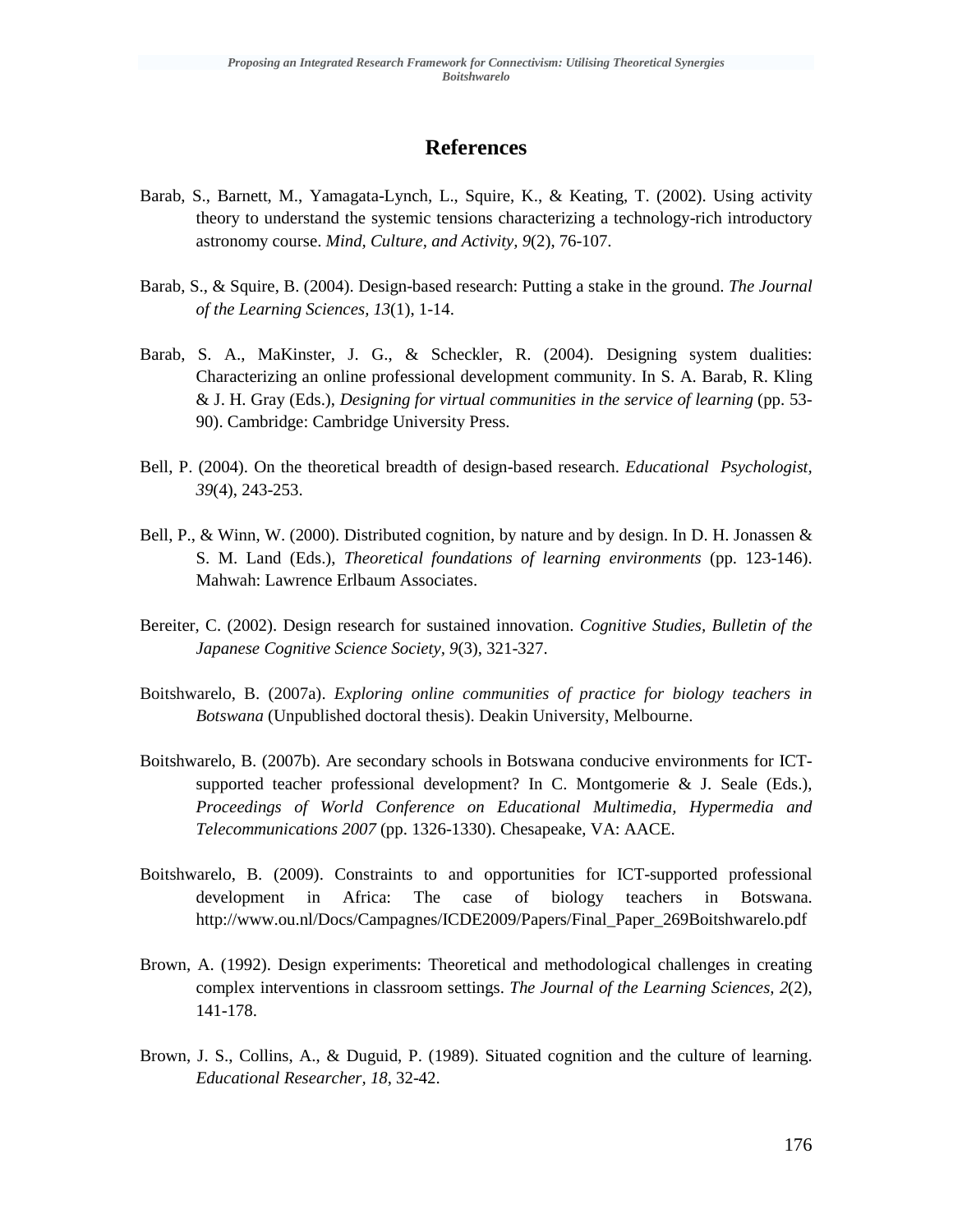- Burns, R. B. (2000). *Introduction To research methods* (4 ed.). Frenchs Forest: Pearson Education Australia.
- Cobb, P., Confrey, J., diSessa, A., Lehrer, R., & Schauble, L. (2003). Design experiments in educational research. *Educational Researcher, 32*(1), 9-13.
- Cole, M., & Engeström, Y. (1993). A cultural-historical approach to distributed cognition. In G. Salmon (Ed.), *Distributed cognitions: Psychological and educational considerations* (pp. 1-46). New York: Cambridge University Press.
- Collins, A., Joseph, D., & Bielaczyc, K. (2004). Design research: Theoretical and methodological issues. *The Journal of the Instructional Sciences, 13*(1), 15-42.
- Collis, B., & Margaryan, A.(2004). Applying activity theory to computer-supported collaborative learning and work-based activities in corporate settings. *ETR&D, 52*(4), 38-52.
- Design-Based Research Collective. (2003). Design-based research: An emerging paradigm for educational inquiry. *Educational Researcher, 32*(1), 5-8.
- Downes, S. (2005, December 22). An introduction to connective knowledge*. Stephen's Web.* <http://www.downes.ca/cgi-bin/page.cgi?post=33034>
- Engeström, Y. (1987). *Learning by expanding: An activity-theoretical approach to developmental research.* Helsinki: Orienta-Konsultit Oy.
- Gasson, S. (1998). *Framing Design: A social process view of information system development.* Paper presented at the International Conference on Information Systems, Helsinki, Finland.
- Gorard, S., Roberts, K., & Taylor, C. (2004). What kind of creature is a design experiment. *British Journal of Educational Technology, 30*(4), 577-590.
- Hansman, C. A. (2001). Context-based adult learning. *New Directions for Adult and Continuing Education, 89*, 43-51.
- Hewitt, J. (2004). An exploration of community in a knowledge forum classroom: An activity system analysis. In S. A. Barab, R. Kling & J. H. Gray (Eds.), *Designing for virtual communities in the service of learning* (pp. 210-238). Cambridge: Cambridge University Press.
- Hung, D. W. L., & Chen, D.-T. (2001). Situated cognition, Vygotskian thought and learning from the communities of practice perspective: Implications for the design of web-based elearning. *Education Media International, 38*(1).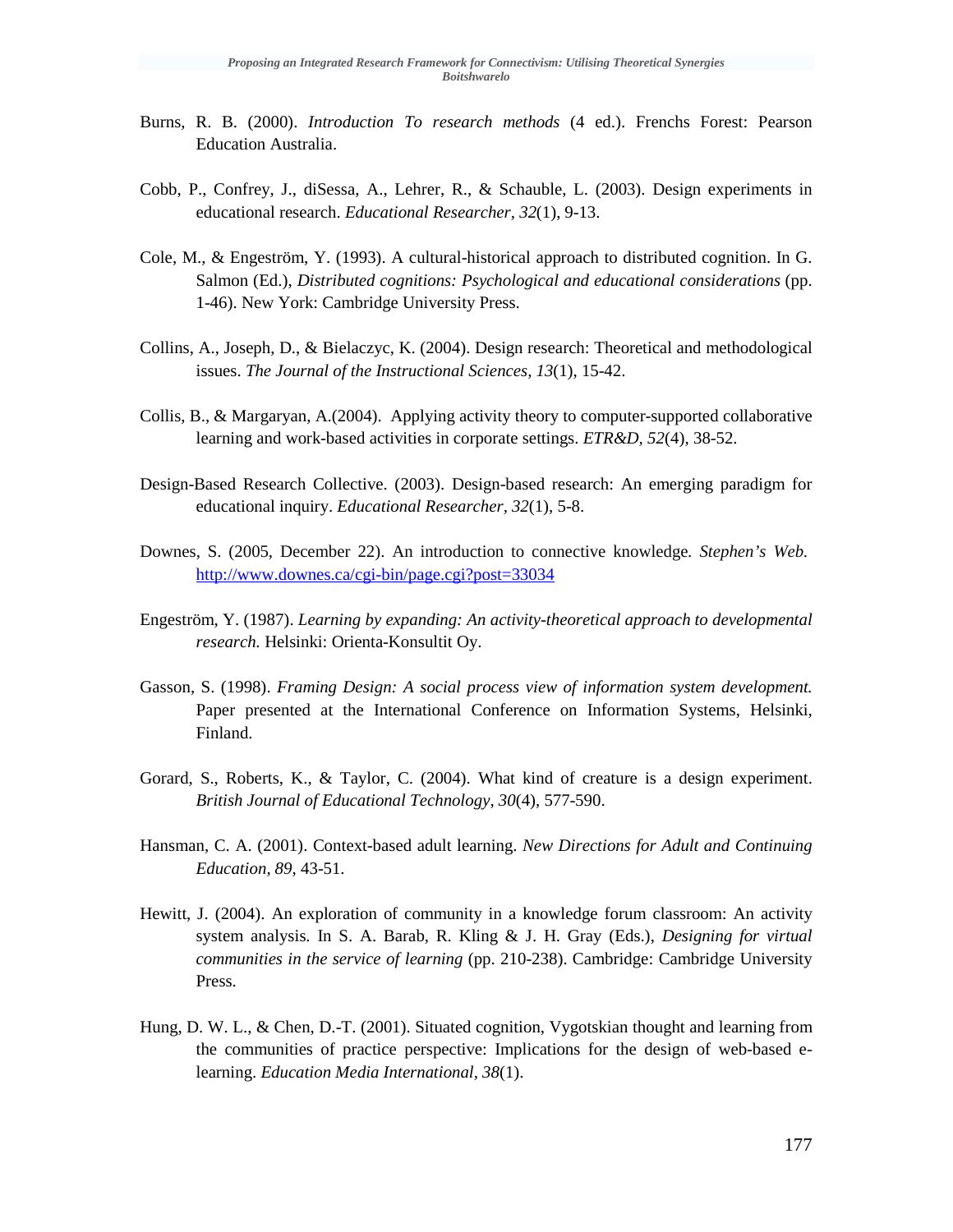- Hung, D. W. L., & Wong, A. F. L. (2000). Activity theory as a framework for project work in learning environments. *Educational Technology, 40*(2), 33-37.
- Hutchins, E. (1996). *Cognition in the wild*. Boston: MIT Press.
- Issroff, K., & Scanlon, E. (2002). Using technology in higher education: An activity theory perspective. *Journal of Computer Assisted Learning, 18*(1), 77-83.
- Job-Sluder, K., & Barab, S. A. (2004). Shared "we" and shared "they" indicators of group identity in online teacher professional development. In S. A. Barab, R. Kling & J. H. Gray (Eds.), *Designing for virtual environments in the service of learning* (pp. 377-403). Cambridge: Cambridge University Press.
- Jonassen, D., & Rohrer-Murphy, L. (1999). Activity theory as a framework for designing constructivist learning environments. *ETR&D, 47*(1), 61-79.
- Jonassen, D. H. (2000). Revisiting activity theory as a framework for designing student-centred learning environments. In D. H. Jonassen & S. M. Land (Eds.), *Theoretical foundations of learning environments* (pp. 89-122). Mahwah: Lawrence Erlbaum Associates.
- Joseph, D. (2004). The practice of design-based research: Uncovering the interplay between design, research, and the real-world context. *Educational Psychologist, 39*(4), 235-242.
- Kaptelinin, V. (1996). Computer-mediated activity: Functional organs in social and developmental contexts. In B. A. Nardi (Ed.), *Context and consciousness: Activity theory and human-computer interaction*. Cambridge: MIT.
- Kerr, B. (2007). *A challenge to connectivism*. Transcript of keynote speech, Online Connectivism Conference. University of Manitboa. [http://ltc.umanitoba.ca/wiki/index.php?title=Kerr\\_Presentation](http://ltc.umanitoba.ca/wiki/index.php?title=Kerr_Presentation)
- Kirschner, P., & Wopereis, I. G. J. H. (2003). Mindtools for teacher communities: A European perspective. *Technology, Pedagogy and Education, 12*(1), 105-124.
- Kop, R. & Hill, A. (2008). Connectivism: Learning theory of the future or vestige of the past? *International Review of Research in Open and Distance Learning*, *9*(3)
- Krathwohl, D. R. (1998). *Educational & social science research* (2nd ed.). New York: Addison Wesley Educational Publishers.
- Lave, J., & Wenger, E. (1991). *Situated cognition: Legitimate peripheral participation.* Cambridge: Cambridge University Press.